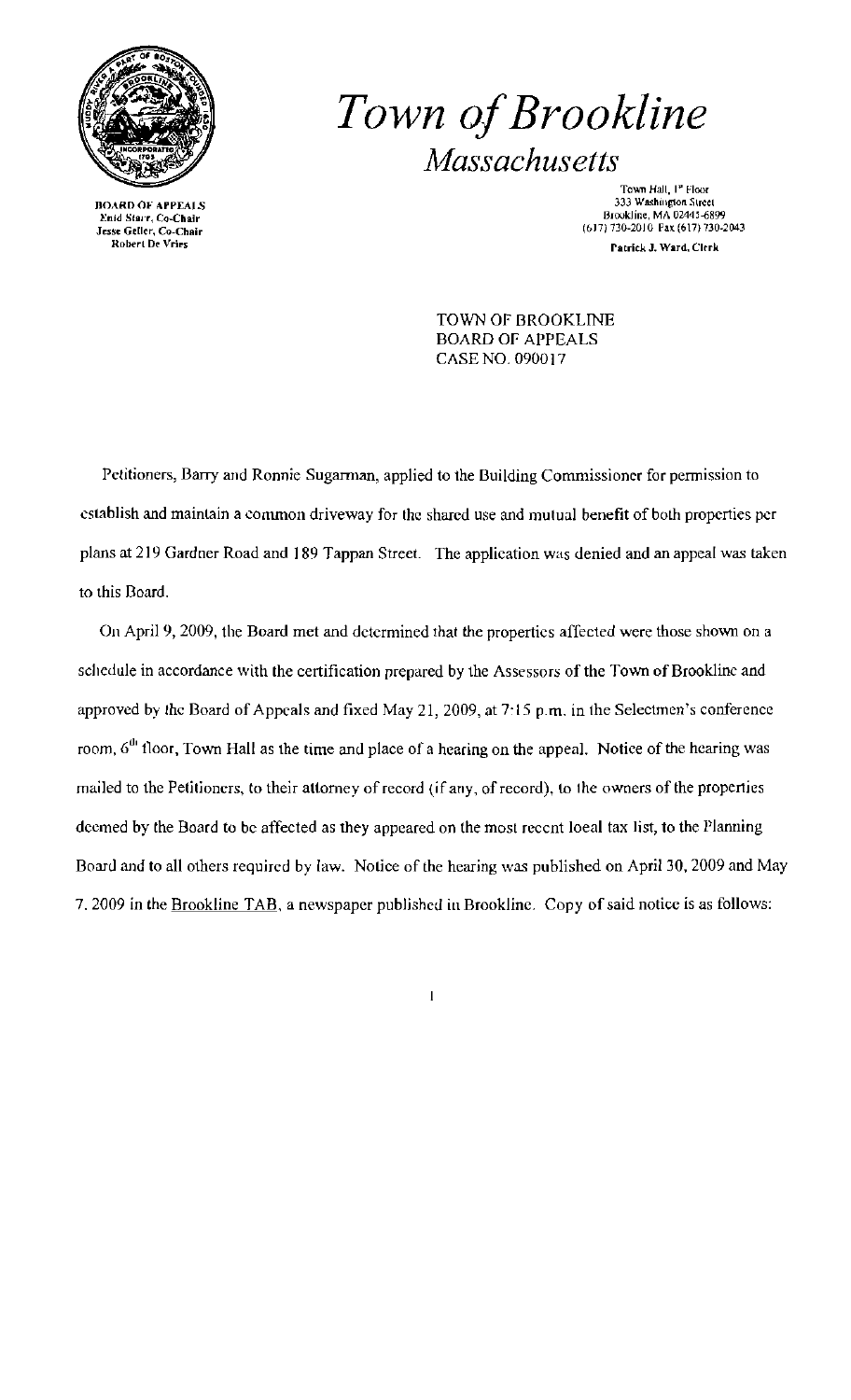## TOWN OF BROOKLINE MASSACHUSETTS **BOARD OF APPEALS** NOTICE OF HEARING

Pursuant to M.G.L. C. 39, sections 23A & 23B, the Board of Appeals will conduct a public hearing to discuss the following case:

Petitioner: SUGARMAN, BARRY AND SUGARMAN, RONNIE W Location of Premises: 219 GARDNER RD/189 TAPPAN ST BRKL Date of Hearing: 5/21/2009 Time of Hearing: 7:15 p.m. Place of Hearing: Selectmen's Conference Room, 6<sup>th</sup> flr.

A public hearing will be held for a variance and/or special permit from:

1.) 4.07; Table of Use Regulations; Accessory use #55; Special Permit Required 2.) For the design of all Off-Street Parking Facilities: 6.04.4.h; Variance Required 6.04.5.c.1; Variance Required 6.04.5.c.2; Variance Required 6.04.5.c.3; Variance Required 6.04.5.c.4; Variance Required 6.04.5.e; Special Permit Required 6.04.12; Special Permit Required

Of the Zoning By-Law to establish and maintain a common driveway for the shared use and mutual benefit of both properties per plans

## at 219 GARDNER RD BRKL.

Said Premises located in a SC-10 (Single family and converted for a two family) district.

*Hearings, once opened, may be continued by the Chair to a date and time certain. No further notice will be mailed to abutters or advertised in the TAB. Questions regarding whether a hearing has been* continued, or the date and time of any hearing may be directed to the Zoning Administrator at 617-734-*2134 or check meeting calendar* 

*at:hflp:/!calendars. town. brookline. ma. uslMasterTownCalandarl?FormlD=158.* 

The Town of Brookline does not discriminate on the basis of disability in admission to, access to, or *operations ofits programs, services or activilies. Individuals who need auxiliary aidsfor effective communication in programs and services of the Town of Brookline are invited to make their needs known fa the ADA Coordinator, Stephen Bressler, Town ofBrookline,* 11 *Pierce Street, Brookline, MA 02445. Telephone: (617) 730-2330; TDD* (617) *730-2327.* 

 $\overline{2}$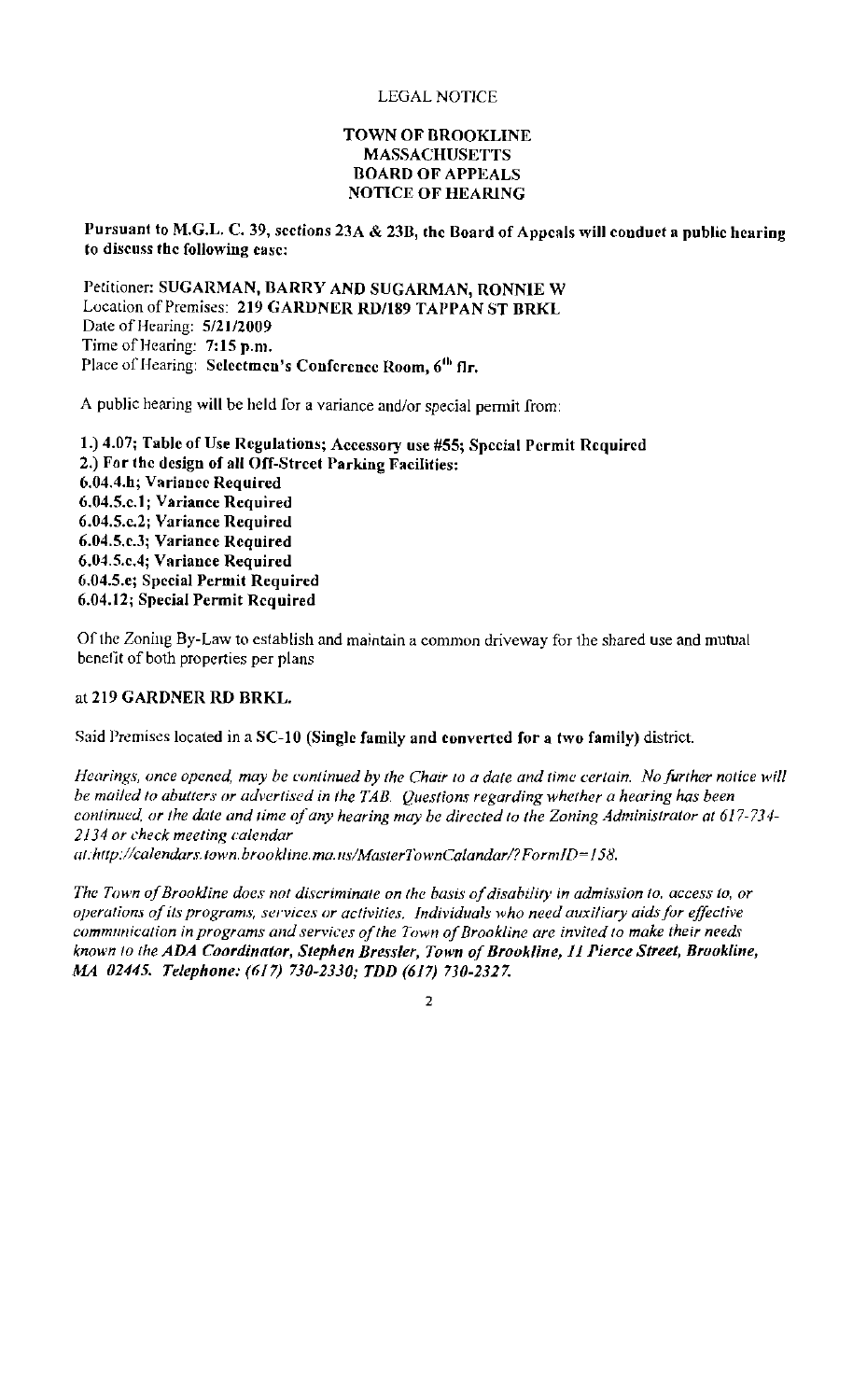## Enid Starr Jesse Geller Robert DeVries

At the time and place speeified in the notice, a public hearing was held by this Board. Due to a scheduling eonflict, the place of the hearing was moved to Room 111, first floor, Town Hall. Appropriate signage was placed at all entrances as well as the  $6<sup>th</sup>$  floor representing the change in location. Present at the hearing were the Chairman, Jesse Geller, and Board Members, Jonathan Book and Rob DeVries. The Chairman asked if the petitioners waived the reading of the notice. Attorney Roger Lipson, representing the petitioners, agreed to waive a reading of the notice. The Chairman outlined the order of procedure to be followed related to the hearing.

The petitioners' attorney, Roger R. Lipson, of 7 Harvard Street, Brookline, addressed the Board on behalf of his elients, Barry and Ronnie W. Sugarman, the owners of 219 Gardner Road/189 Tappan Streel, who reside in the main house at 219 Gardner Road. Mr. Lipson explained to the Board that his clients had rceeived approval from the Board in December 14, 1989 for zoning relief necessary for the subdivision of the property into two lots and for approval of renovations to a carriage house located at 189 Tappan Street and to the main house at 219 Gardner Road, but had never recorded the decision. He explained that the petitioners now seek to subdivide their property but do not wish to make any ehanges to the carriage house and that they have a prospective buyer who is interested in purchasing the property. Mr. Lipson informed the Board that the carriage house, built in 1914, had been occupied continuously by tenants as a residence for at least the past 90 years. He said that the petitioners are asking for approval of the common driveway which has been in existence since the property was first built and would not require a eurb cut. Mr. Lipson pointed out that such approval is conditioned upon the parties executing and recording a mutual easement for the common driveway in the Registry of Deeds. The petitioners also seek approval of the parking of two automobiles on the carriage house lot and four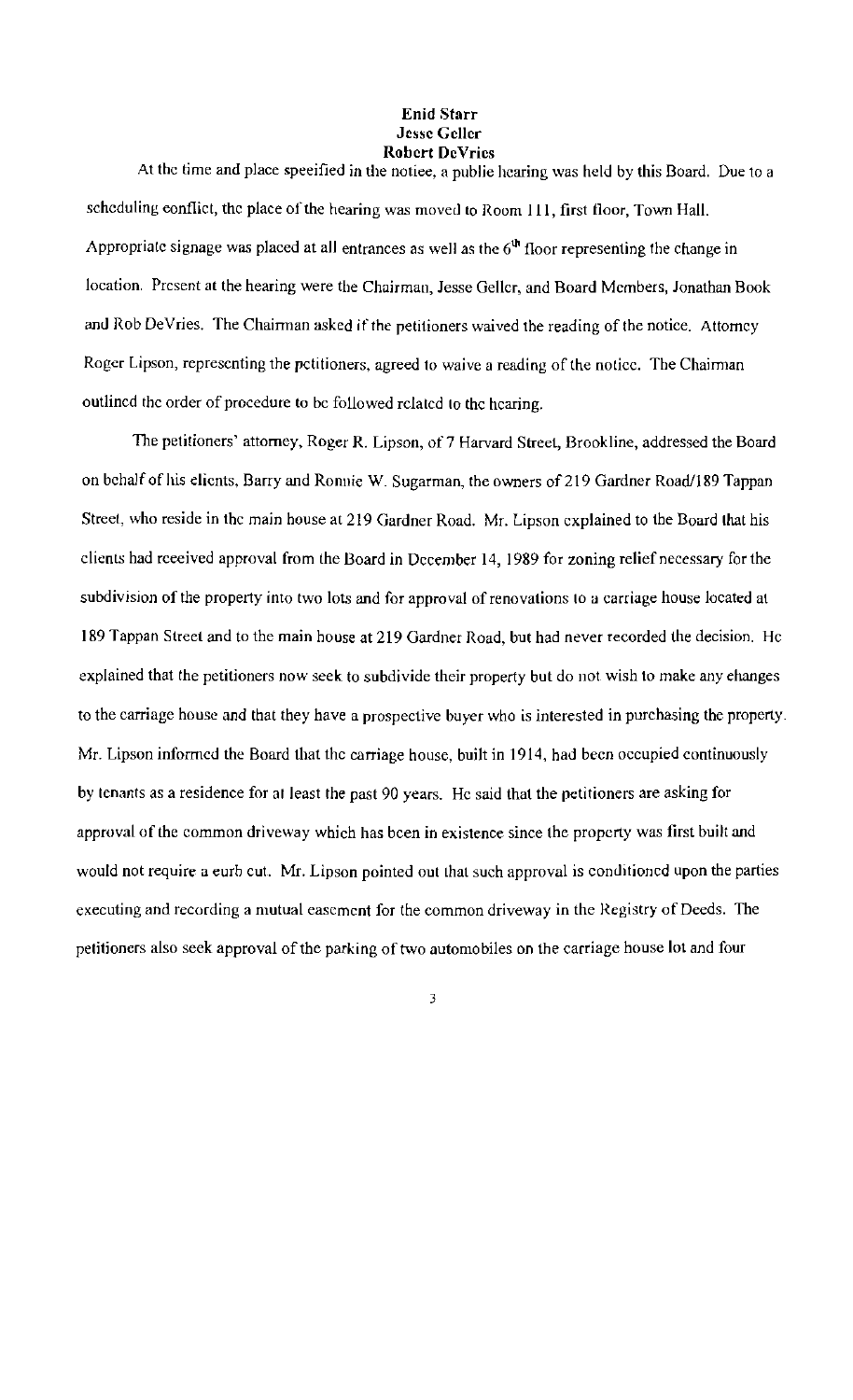automobiles on the main house lot, two of which will be located within the gravel parking area on the main house lot. Mr. Lipson advised the Board that it had been provided wilh a revised site plan that had been prepared following the Planning Board meeting at which the petitioner had agreed to extend the prior carriage house lot frontage by 10 feet up to a total of 40 feet in order to facilitate a parking arrangement whereby each side would be able to park their respective vehicles in accordance wilh the 5 foot setback requirements. In addition, he added, that the petitioners had also submitted, along with the revised site plan, a revised parking plan, by Lynn Osborn, a registered architect, showing the respective parking areas and a landscaping buffer zone between the two lots. Mr. Lipson pointed out that the two parking spaces on the carriage house lot will be facing a 6% foot high, two foot thick, stone wall on top of which is a 6 foot wooden fence. He stated that the petitioners will be submitting a more detailed landscaping plan for final approval at a later date. Each lot, after subdivision, will be in compliance with the FAR requirements.

The Chairman asked if any of the Board members had any questions.

Rob DeVries asked whether the carriage house lot constituted a rear lot under Section 5.14.2 because the frontage has less than 25 feet. The Building Conunissioner, Michael Shepard, replied that {here was sufficient frontage so as not to constitute a rcar lot (i.e. there exists *2S* feet of frontage) and that the FAR was also not an issue.\

The Chairman asked whether anyone wished to speak in favor or against the relief sought. No one spoke in favor or against the petition.

Lara Curtis, Senior Planner, delivered the findings of the Planning Department:

Section  $4.07 -$  Table of Use Regulations, Accessory Use  $#55 -$  Parking for more than four noncommercial motor vehicles belonging to occupants of the property requires a special permit. Scetion 6.04 - Design of Off-Street Parking Facilities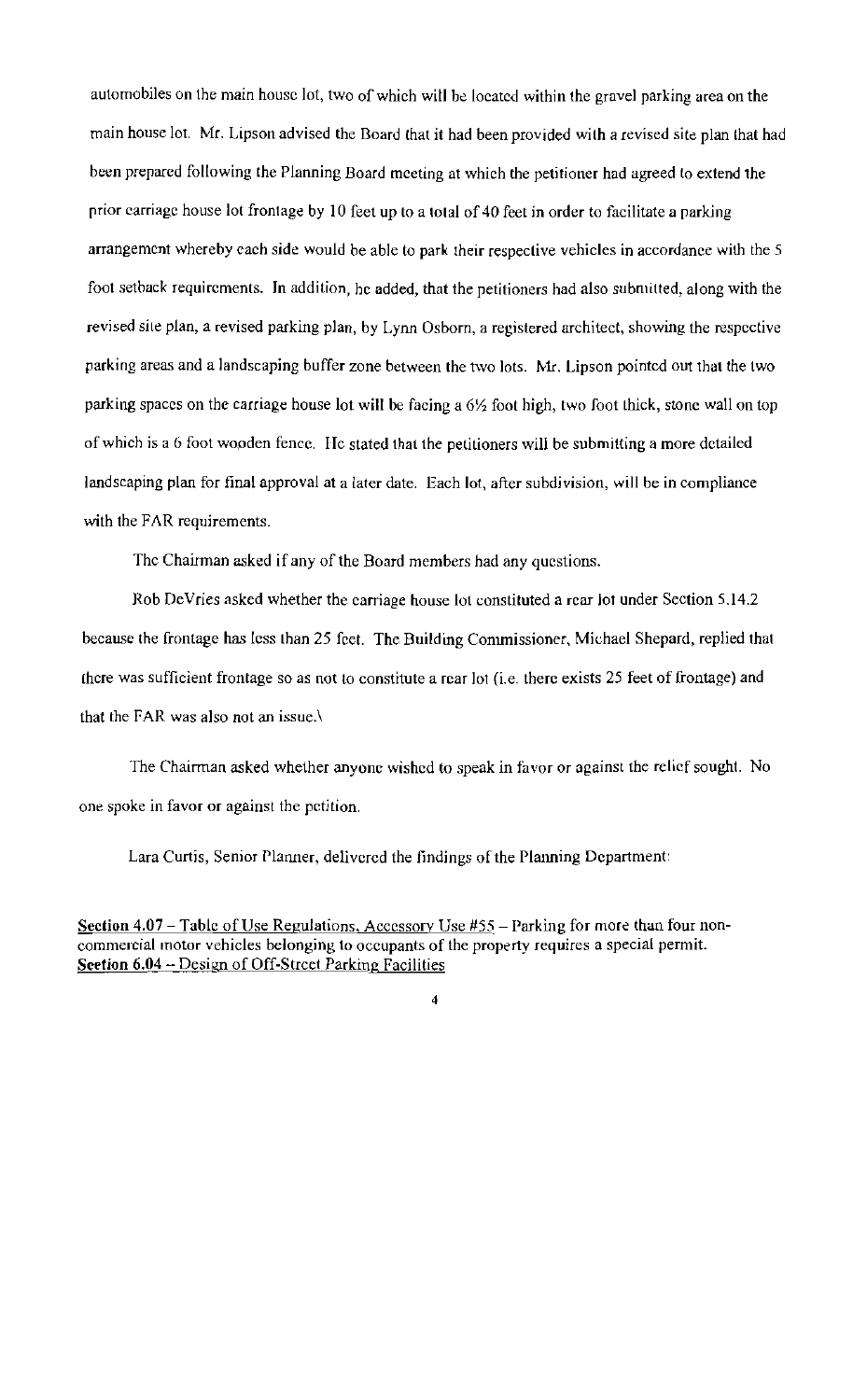.4.b -- minimum of 20 feet wide for two-way use

.5.c.2 - front and side yard setbaek

 $.5.c.3$  – rear yard setback

.s.cA - setback from all lot lines for Jots with more than six vehicles

 $.5.e$  – common driveway by special permit

.12 -- substitution of dimensional requirements when installing new parking facilities for existing structures and land uses

|                   | <b>Carry</b>            |           |                                              |                     |
|-------------------|-------------------------|-----------|----------------------------------------------|---------------------|
| Driveway Width    | $20$ feet (two-<br>way) | 15 feet   | 15 feet                                      | Complies*           |
| Side Yard Setback | 5 feet                  | $25$ feet | 0 feet / crosses<br>the proposed lot<br>line | Special<br>permit** |

·Parking lots for six vehicles or fewer are exempted from the restriction on driveway width. The proposed parking on the lof is for six vehicles.

\*\* The Board of Appeals may by special permit authorize the owners af adjoining properties to establish common driveways under mutual easements.

Ms. Curtis said that the Planning Board is supportive of this proposal to recognize and improve

upon currently existing circumstances. This proposal will create two distinct parking areas for two

separate dwellings, and allow for additional landscaping. The currently existing driveway and parking

arrangement has existed for some time, and allowing for a common driveway will prevent the addition

of another curb cut when the lot is subdivided. However, both parking areas for the carriage house and

the new dwelling should comply with setback requirements, and a five~foot buffer should exist on both

properties. The Planning Board is supportive of the applicants' preferred scenario A if the proposed new

lot line is modified so that both properties have a five~foot setback for their parking areas. Additionally,

the Board is not opposed to the existing gravel parking area, which would bring the lotal parking spaces

for the main dwelling to four.

Therefore, the Planning Board recommends approval of the proposal and plans, including the parking plan prepared by Osborn Studio + and dated *5/11109,* and the subdivision plan prepared by Boston Survey, dated 5/14/09, and marked as scenario "A," subject to the following conditions:

1. The proposed property liue shall be moved so that a 10-foot-wide landscape buffer between parking areas is divided equally between both the carriage house lot and the main dwelling lot.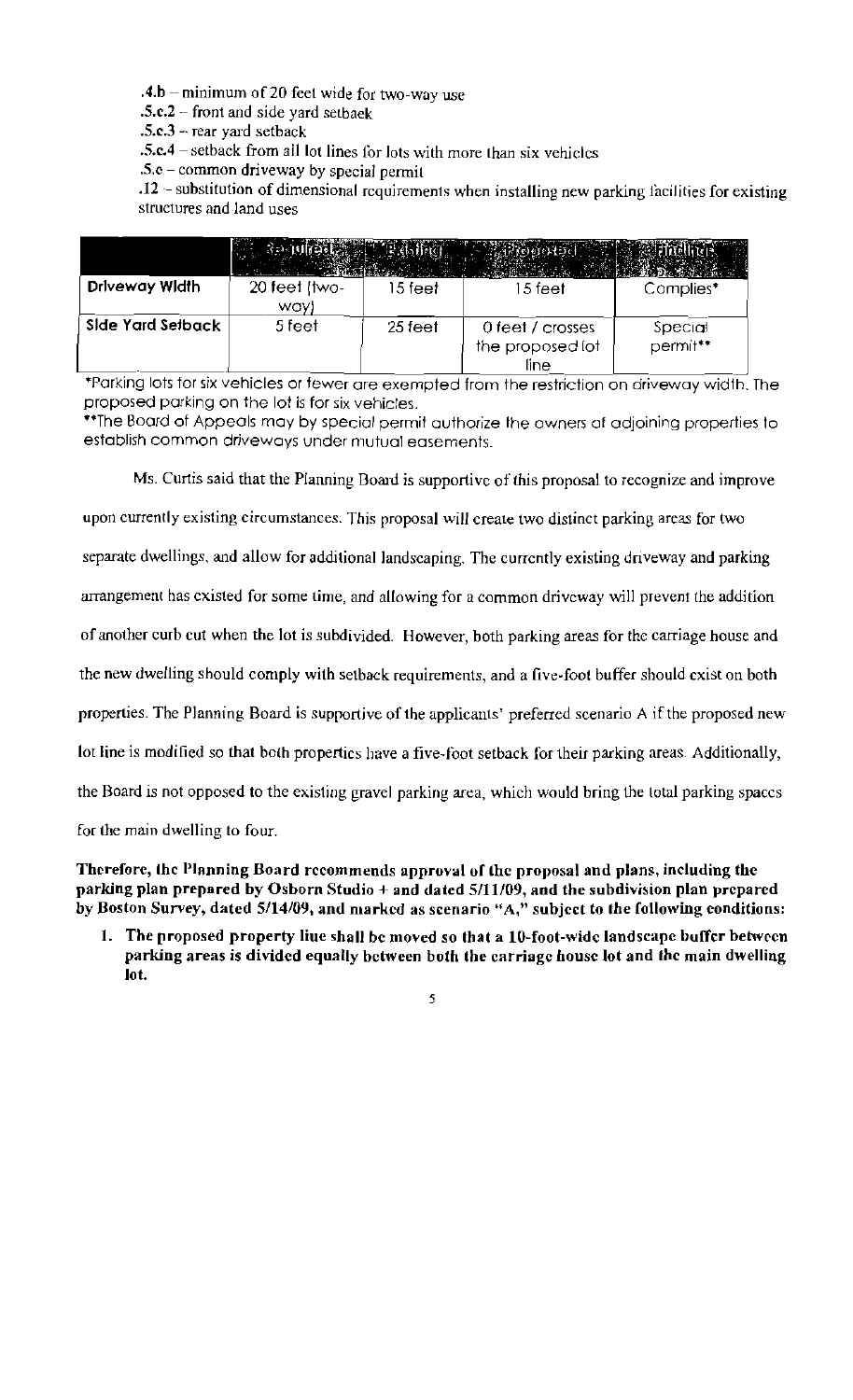- 2. An updated ANR plan shall be submitted to the Planning Board for endorsement.
- 3. The applicant shall record the mutual casements for the common driveway, including dimensions indieating the driveway's width, at the Registry of Deeds in order for the special permit to become effective.
- 4. The applicant shall apply for a building permit to change the use of the carriage house into a principal single-family dwelling.
- 5. Prior to issuance of a building permit, a final landscaping plan, indicating planting types and locations and hardscape materials for all parking areas on both properties, shall be submitted to the Assistant Director for Regulatory Planuing for review and approval.
- 6. Prior to issuance of a building permit, the applicant shall submit to the Building Commissioner for review and approval to ensure conformance with the Board of Appeals decision: 1) a final site plan, prepared by a registered engineer or land surveyor; and 2) evidence the Board of Appeals decision has been recorded at the Registry of Deeds.

Michael Shepard, Building Commissioner delivered the comments of the Building Department. He said that essentially this was the same request made 20 years ago that was approved and that the only reason the petitioners arc back again is because the decision wasn't recorded. He pointed out that the petitioners have worked with the Planning Department to make certain that there was adequate space available on the carriage house lot for parking. Mr. Shepard stated that the Building Department supports the proposal and the conditions proposed by the Planning Board. He said that the carriage house had been occupied for decades and therefore tbe requested relief entails no change of use.

The members of the Board then discussed the merits of the application. Mr. Book expressed his approval of the application subject to the Planning Board conditions. Mr. DeVries stated that he was in favor as well. The Chairman also voted in favor.

The Board, having deliberated on this matter and having considered the foregoing testimony. concludes thai the requirements for the issuance of a special permit under Section 9.05 of the Zoning By-Law have been satisfied in connection with the relief sought: for the design of off-street parking facilities as set forth in Section 6.04.4.b, 6.04.5.c.2, 6.04.5.c.3, 6.04.5.c.4, 6.04.5.e and pursuant to Section 6.02.12, all of the Zoning By-Law.